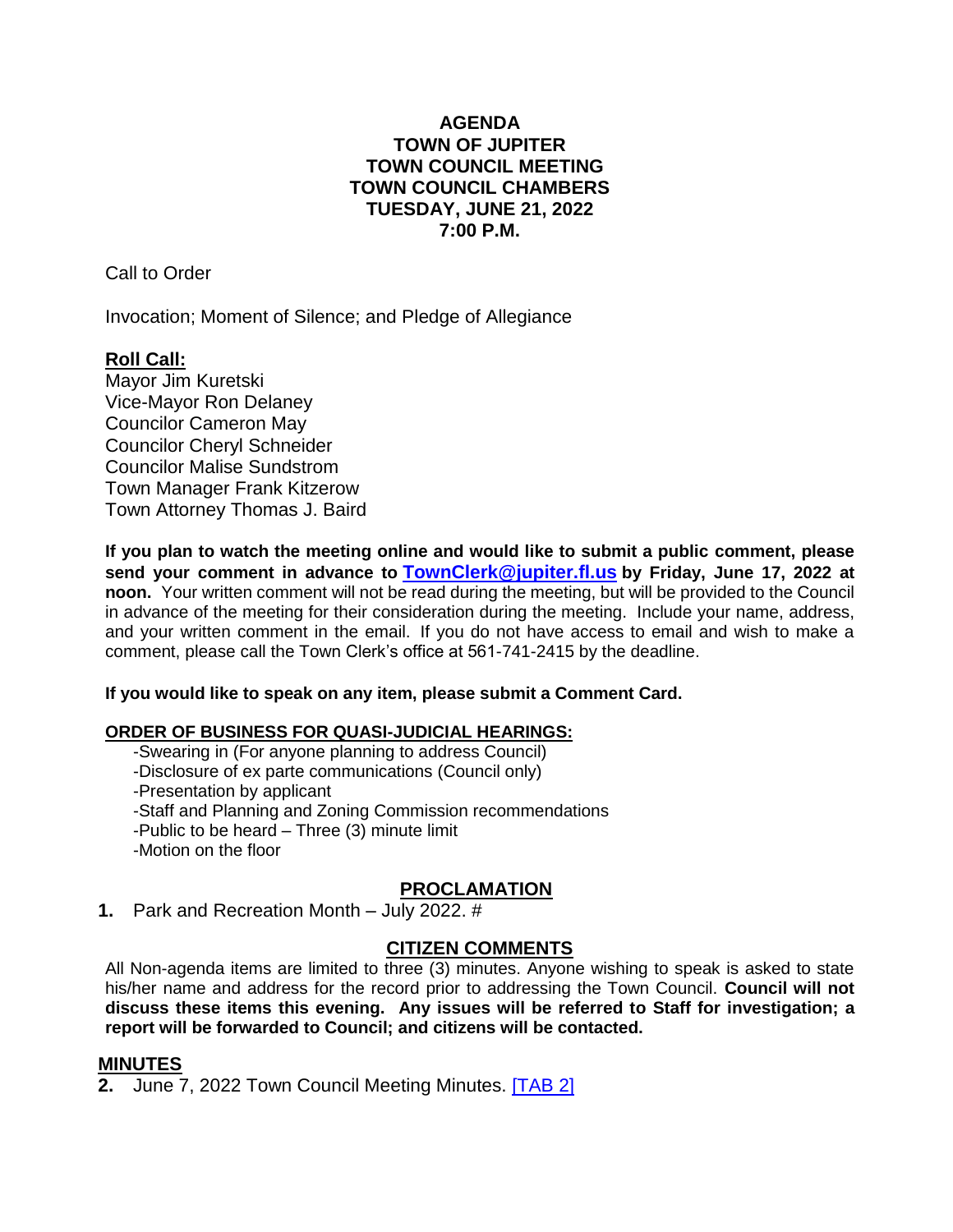## **CONSENT AGENDA**

All items listed in this portion of the agenda are considered routine by the Town Council and will be enacted by one motion. There will be no separate discussion of these items unless a Councilor or citizen so requests; in which event, the item will be removed and considered at the beginning of the regular agenda.

#### **PUBLIC HEARING**

**3. Ordinance 6-22, Second Reading,** Amending Chapter 9, Section 9-10 pertaining to the appointment of inspectors and a clerk of election and creating Section 9-16 requiring electronic filing of Candidate Campaign Finance Reports. [\[TAB 3\]](http://www.jupiter.fl.us/documentcenter/view/30127)

#### **PUBLIC BUSINESS**

- **4. Resolution 56-22,** Approving the contract award of EPW 2022-27, Collector Roadway Lighting to Lazarus Group, Inc in an amount not to exceed \$275,230. [\[TAB 4\]](http://www.jupiter.fl.us/documentcenter/view/30128)
- **5. Resolution 61-22,** Approving contract EPW 2022-32 with CrowderGulf Joint Venture, Inc., for disaster debris removal, reduction, and disposal services, by piggybacking on the Solid Waste Authority's agreement No. 22-201B. [\[TAB 5\]](http://www.jupiter.fl.us/documentcenter/view/30129)

## **PUBLIC HEARING**

# **REGULAR AGENDA**

- **6. Ordinance 7-22, First Reading,** Approving an exclusive eight plus (8+) year Exclusive Franchise Agreement with Waste Management Inc. of Florida (Waste Management) pertaining to request for proposals (RFP), EPW 2022-25, Collection of Solid Waste and Recyclable Materials. (Second Reading 7/19/22) [\[TAB 6\]](http://www.jupiter.fl.us/documentcenter/view/30130)
- **7. Alice Kitching Benton House** Located at 408 Center Street on a 0.2± acre property.
	- **A. Resolution 20-22, Local Historic Designation application** *Quasi-judicial* For a circa 1931 single-family home and accessory storage building. [\[TAB 7A\]](http://www.jupiter.fl.us/documentcenter/view/30131)
	- **B. Resolution 49-22, Site plan and special exception applications** *Quasijudicial* - For an adaptive reuse of a locally designated historic structure (circa 1931) for a beauty salon. **[TAB 7B]**

## **REPORTS TOWN ATTORNEY TOWN MANAGER TOWN COUNCIL – LIAISON REPORTS AND COMMENTS**

#### **ADJOURNMENT**

#### **Town Council Future Meetings**

June 23, 2022, 6PM, Town Council Budget Workshop Meeting – Town Council Chambers

**NOTICE** 

Town Council and CRA Meetings are now webcasted real-time and viewable on your computer or mobile device. [www.jupiter.fl.us/Live](http://www.jupiter.fl.us/Live)